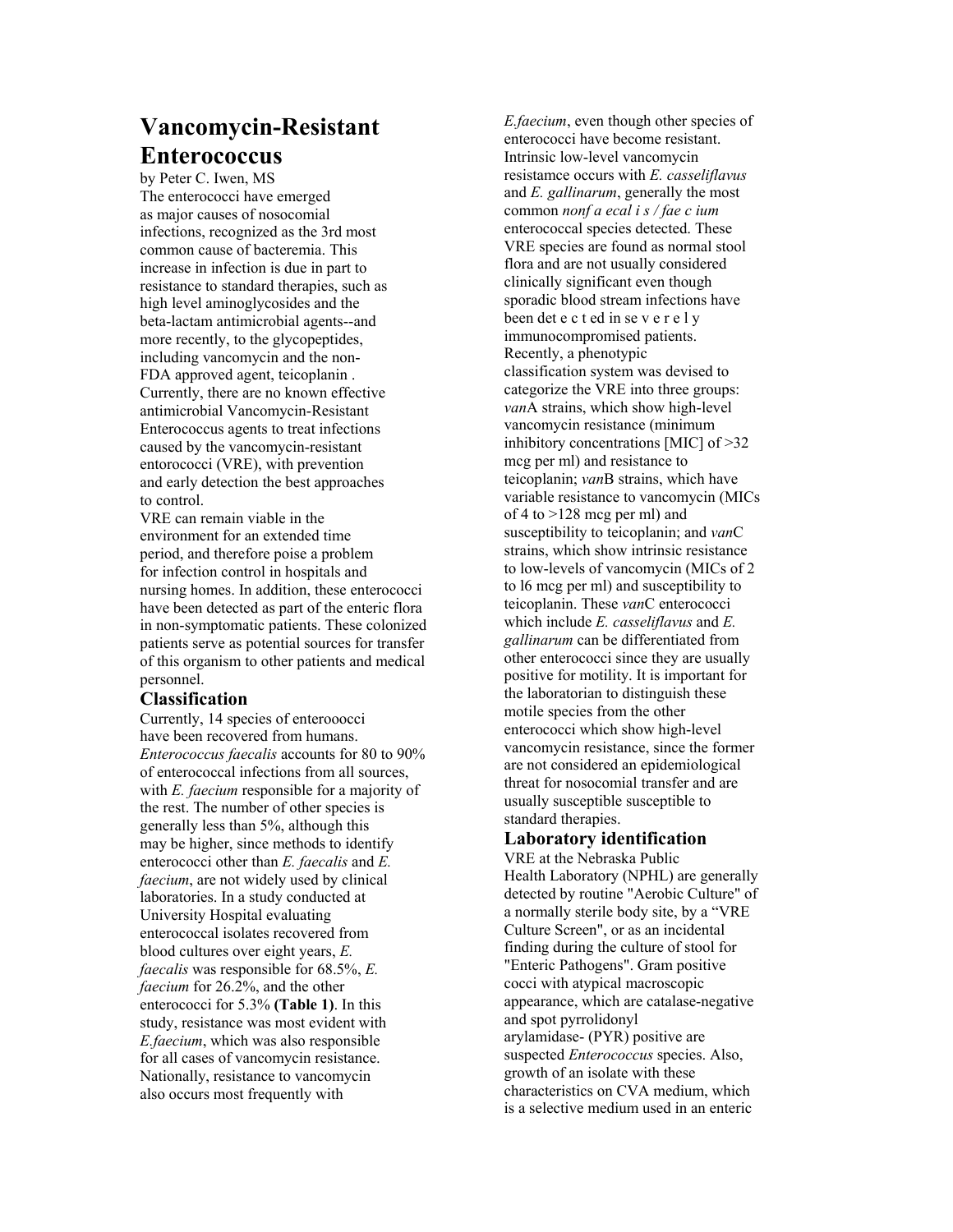pathogen screen culture to detect *Campylobacter* in stool, should be considered suspicious for the presence of VRE. This medium supports the growth of enterococci and contains vancomycin in a concentration adequate to screen for resistance.

Suspected enterococcal isolates considered clinically significant or isolates which grow on CVA medium are subsequently tested by biochemicals for identification and by tests for susceptibility

to, high-levels of gentamicin, high-levels of streptomycin, and ampicillin. Additionally, an agar dilution test containing vancomycin is also inoculated as an initial screen for vancomycin resistance. Isolates identified as *Enterococcus* species which grow in the presence of vancomycin on the agar dilution plate are subsequently confirmation tested. This includes vancomycin and teicoplanin disk diffusion and motility tests to screen for the low-level vancomycin resistant motile enterococci (*van*C strains). Isolates confirmed as nonmotile and by the disk diffusion as resistant to vancomycin, are identified as VRE. New patients with VRE detected, whether colonized or infected, are subsequently reported to Infection Control to initiate isolation procedures. Teicoplanin results are used only for epidemiological purposes to classify isolates as a *van*A or *van*B phenotype.

## **Conclusion**

The first vancomycin resistant Enterococci was detected in August 1993 at NHS-University (formally University Hospital). Since that time, numerous additiorral isolates have been reported. At present, *E. faecium* has been the only Enterococcus species associated with highlevel resistance to vancomycin, with an approximate 70 to 30 ratio between *van*A and *van*B phenotypes, respectively. A majority of patients have been identified as colonized by a "VRE Culture Screen", or as an incidental finding from slool. Blood and peritoneal fluid have been the most common source of VRE-caused infection. Personnel at the NPHL are interested in conducting a a statewide surveillance for VRE to evaluate clonality among isolates and they would welcome

submission of these isolates from through out the State of Nebraska for banking and additional testing. Additionally, the NPHL offers verification testing for the identification of VRE. To submit isolates for verification or for banking , complete a "Special Microbiology Requisition Form", and submit this along with the isolate to the NPHL. For additional information or to receive a copyof the requisition form by FAX, call Peter Iwen at (402) 559-7774.